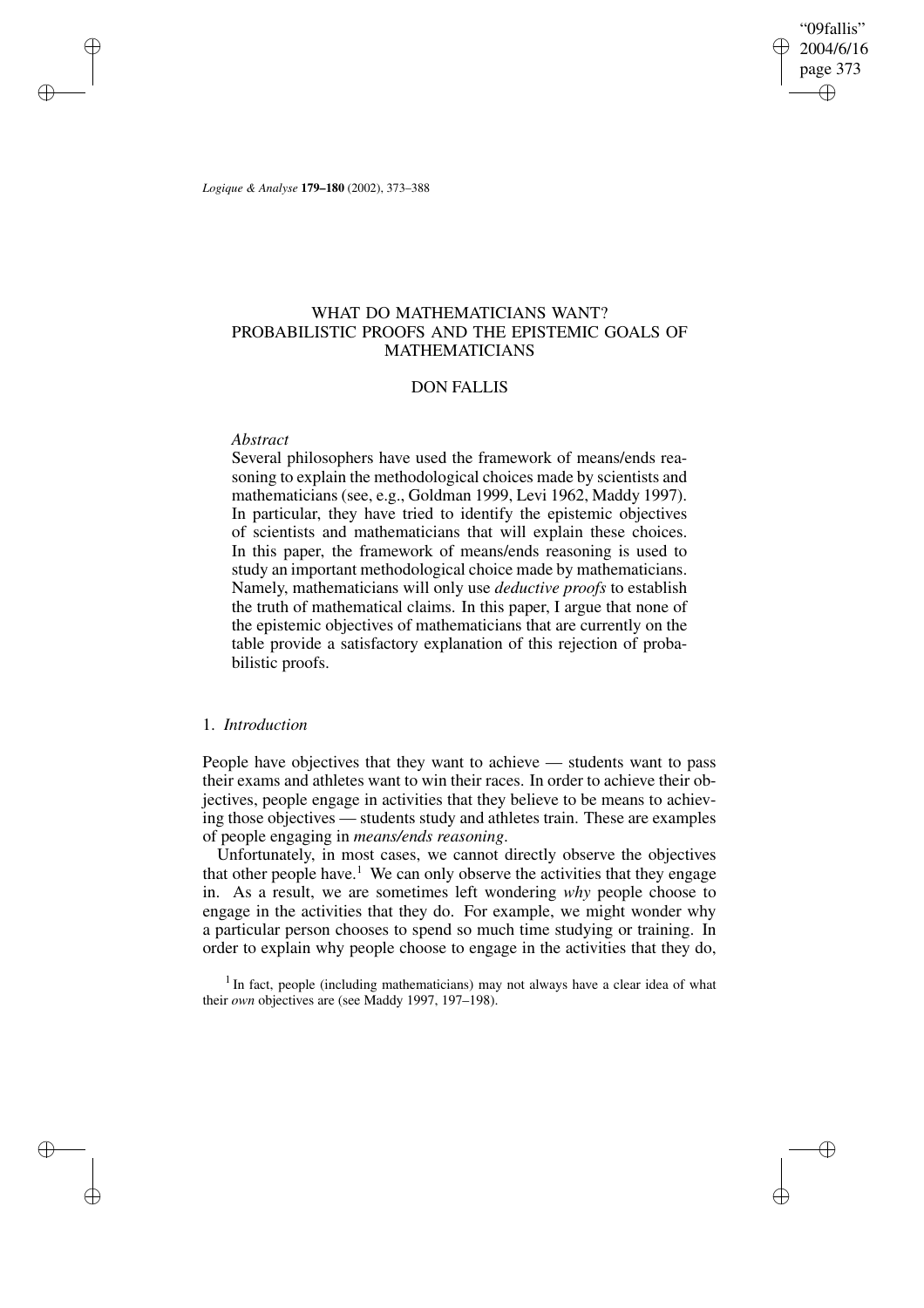"09fallis" 2004/6/16 page 374 ✐ ✐

✐

✐

#### 374 DON FALLIS

we have to identify the objectives (e.g., passing the exam or winning the race) that they want to achieve.

Several philosophers have used this framework of means/ends reasoning to explain the methodological choices made by scientists and mathematicians. That is, they have tried to identify the objectives that lead scientists and mathematicians to make these choices. For example, Isaac Levi (1962) and Alvin Goldman (1999) have tried to show that the epistemic objectives of acquiring true beliefs and avoiding error can be used to explain many of the methodological choices of scientists.<sup>2</sup> Penelope Maddy (1997) has tried to identify the epistemic objectives that explain why mathematicians have adopted particular set theoretic axioms (e.g., the axiom of choice).

In this paper, I use the framework of means/ends reasoning to study the definitive methodological choice made by mathematicians. Namely, mathematicians will only use *deductive proofs* to establish the truth of mathematical claims. This particular methodological choice is in line with the standard preference (e.g., among philosophers such as Descartes) for deductive arguments over inductive arguments. Thus, an explanation of why mathematicians reject *probabilistic proofs* should help to explain why deductive arguments are considered superior to inductive arguments.

The project of this paper is to identify epistemic objectives that will explain this rejection of probabilistic proofs. Along the way, I identify several important epistemic objectives of mathematicians. Also, I defend using the framework of means/ends reasoning to explain the methodological choices of mathematicians. However, I conclude that none of the epistemic objectives of mathematicians that are currently on the table provide a satisfactory explanation of this rejection of probabilistic proofs. Thus, there may not be a good epistemic reason for this methodological choice.

## 2. *Deductive Proofs and Probabilistic Proofs*

Mathematicians only use *deductive proofs* to establish the truth of mathematical claims. A deductive proof of a mathematical claim is a procedure which, if carried out correctly, insures that the claim is true.<sup>3</sup> By contrast, a probabilistic proof of a mathematical claim is a procedure which, even if carried

 $2$ K. Brad Wray (2002, 155) uses this framework to explain why scientists engage in *collaborative research*.

 $3$  Strictly speaking, a deductive proof of a mathematical claim only insures that this claim is a logical consequence of some other mathematical claims (e.g., the axioms of set theory). However, for the sake of simplicity, I will ignore this complication.

✐

✐

✐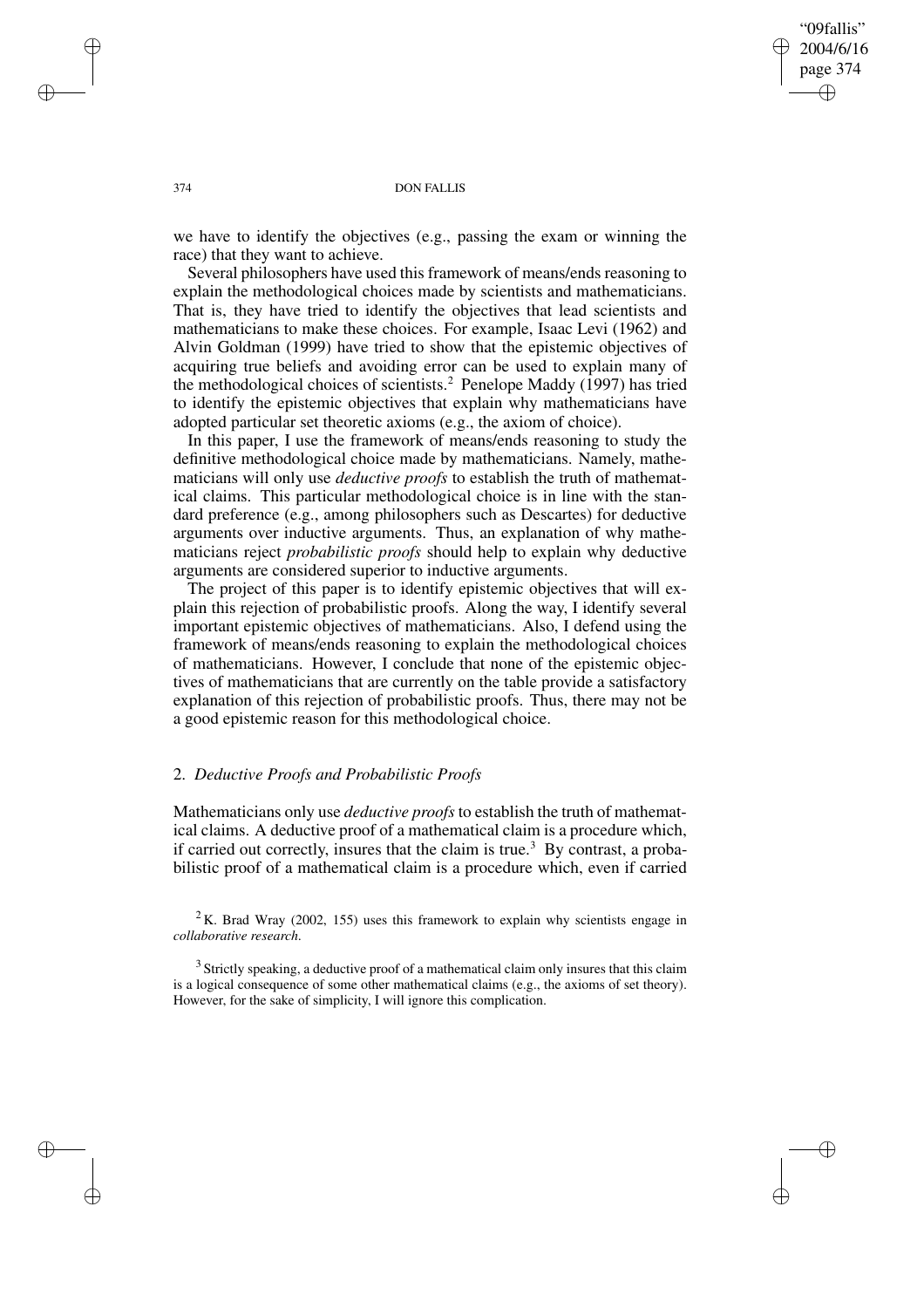✐

✐

✐

✐

out correctly, does not insure that the claim is true. Even so, a probabilistic proof can provide very good evidence that the claim is true.

Despite the reliability of certain probabilistic proofs, mathematicians will not use them to establish that mathematical claims are true. For example, according to the mathematician David Harel (1989, 295), "as long as we use probabilistic algorithms only for petty, down-to-earth matters such as wealth, health, and survival, we can easily make do with very-likely-to-becorrect answers to our questions. The same, it seems, cannot be said for our quest for absolute mathematical truth."

Of course, as a number of philosophers have argued, deductive proof is not the only way to acquire mathematical knowledge (see, e.g., Steiner 1975, 102-106, Coady 1992, 249-261, Folina 1999, 428).<sup>4</sup> In fact, mathematicians do accept that mathematical claims are likely to be true on the basis of inductive evidence, testimony, picture proofs, etc.<sup>5</sup> However, they do not use any of these methods to definitively *establish* that a mathematical claim is true. For example, as Mark Steiner (1975, 93) himself points out, "journals of mathematics will not publish anything less than a proof of a scholarly result."

According to David Sherry (1997, 405), mathematicians distinguish "demonstrative from heuristic reasoning and require demonstrative reasoning for a finished piece of mathematics." This distinction is analogous to that commonly made in medieval courts (see Laudan 2001, 282). Circumstantial evidence (e.g., blood on the clothes of the accused) could be used to determine who is likely to be guilty. However, only the testimony of two eyewitnesses or a confession counted as "full proof of guilt." Such full proof of guilt was required in order to convict an individual of a capital crime. Similarly, according to mathematicians, deductive proof is needed in order to establish the truth of a mathematical claim. Probabilistic proof is not sufficient.

Finally, it should be noted that mathematicians have been making this same methodological choice for centuries.<sup>6</sup> For example, according to the eighteenth-century mathematician Leonhard Euler, "we should take great

<sup>4</sup> Some philosophers do disagree. Bernard Williams (1972, 9), for example, claims that "access to mathematical truth must necessarily lie through proof, and that therefore the notion of non-accidental true belief in mathematics essentially involves the notion of mathematical proof."

<sup>5</sup> There are circumstances (e.g., when establishing that a computer program does what it is supposed to) where inductive evidence is actually preferred to deductive proof (cf. De Millo et al. 1979). In fact, Donald Knuth (1999) famously wrote "beware of bugs in the above code; I have only proved it correct, not tried it."

 $6$ In the past, mathematicians initially rejected many other methods — such as nonconstructive proofs, proofs that appeal to the axiom of choice, and computer proofs — of

"09fallis" 2004/6/16 page 375

✐

✐

✐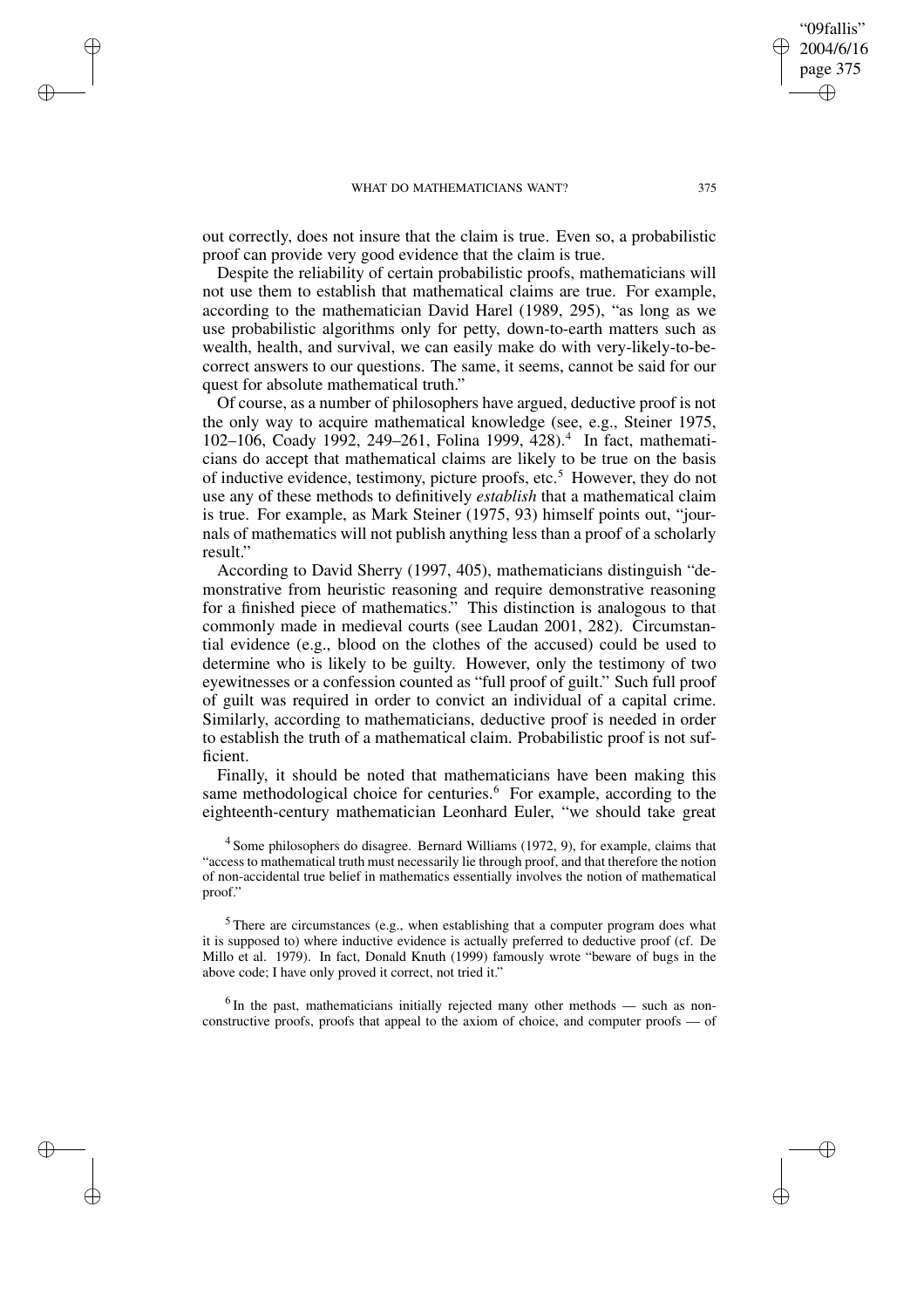"09fallis" 2004/6/16 page 376 ✐ ✐

✐

✐

## 376 DON FALLIS

care not to accept as true such properties of the numbers which we have discovered by observation and which are supported by induction alone" (quoted in Polya 1954, 3).

## 3. *Explaining the Rejection of Probabilistic Proofs*

In the framework of means/ends reasoning, there are three possible explanations for why a person (or a group of people) might refuse to engage in a particular activity (e.g., using a probabilistic proof to establish that a mathematical claim is true). First, the activity might not be a means to achieving her objectives.<sup>7</sup> Second, she might not recognize that the activity is a means to achieving her objectives. Third, she might not be rational.

Any of these three options might explain why mathematicians will not use probabilistic proofs to establish that mathematical claims are true. However, the second and third options would — for obvious reasons — be somewhat unsatisfying explanations. It would certainly be preferable to show that probabilistic proofs are simply not a means to the objectives of mathematicians.

Most mathematicians (and philosophers) certainly believe that probabilistic proofs are not a means to the objectives of mathematicians. For example, according to the mathematician Carl Pomerance (1982, 142), there is "a qualitative difference between probabilistic verification and mathematical proof that is important to mathematicians." However, Don Fallis (1997) and Catherine Womack and Martin Farach (2003) have argued that there is no such difference. And, unless there is such a difference, it is difficult to see how deductive proofs could be a means to the objectives of mathematicians while probabilistic proofs are not.

It should be noted, however, that there are actually many possible objectives that might lead mathematicians not to use probabilistic proofs. For example, they might consider deductive proofs more *aesthetically pleasing* than probabilistic proofs. Also, they might only be able to get NSF funding for their research if they use deductive proofs. However, the project of this paper is to determine, in particular, if there are any *epistemic* objectives of mathematicians that will explain the rejection of probabilistic proofs.

Admittedly, there are a few mathematicians who think that probabilistic proofs should be used to establish the truth of mathematical claims (see, e.g.,

establishing that a mathematical claim is true. However, mathematicians now commonly use these methods (cf. Hersh 1997, 54–56).

<sup>7</sup> That is, it might not be a means to achieving her objectives *all things considered*. For example, taking performance enhancing drugs is a means to winning the race. But it may not be a means to achieving an athlete's objectives because she may also want to compete fairly.

✐

✐

✐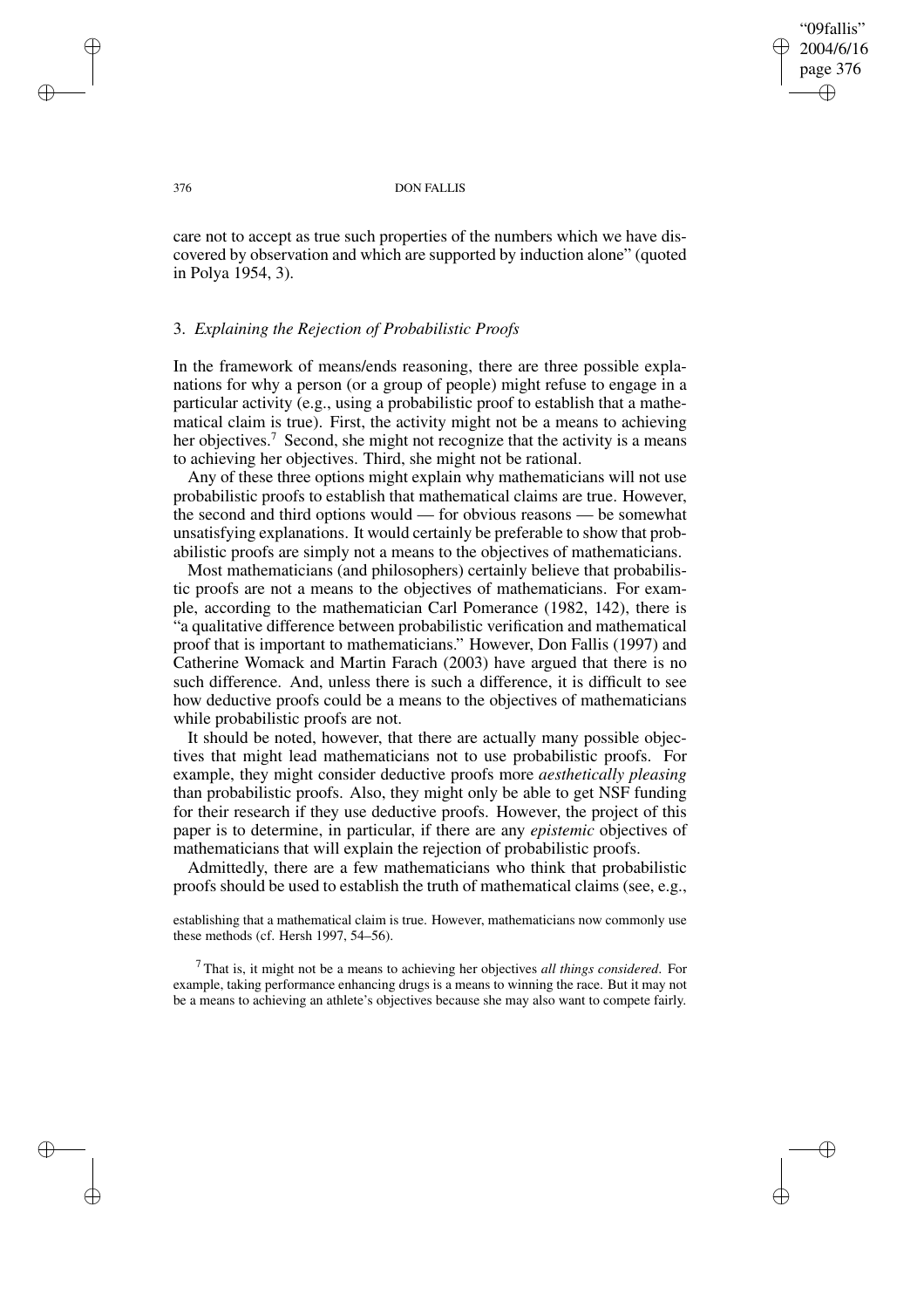Zeilberger 1993, Hersh 1997, 59, Chaitin 1982, 942). These mathematicians point out that it is just not possible to establish the truth of many mathematical claims unless we are willing to use probabilistic proofs.<sup>8</sup> This is because any deductive proof of certain mathematical claims would be far too long for any human being (or computer) to produce whereas a probabilistic proof of the same claim would be considerably shorter.

Zeilberger, Hersh, and Chaitin, however, are clearly arguing that mathematicians should change their practice.<sup>9</sup> But the project of this paper is to identify epistemic objectives that will explain the current practice of rejecting probabilistic proofs. Along the lines suggested by Hilary Kornblith (1999, 166), "what we need to do is look at the knowledge gathering enterprise and see what goals are embedded in it, what goals make sense of [mathematicians' actual] practice."

## 4. *Probabilistic Proofs of Primality*

✐

✐

✐

✐

In order to focus the discussion, this paper will look at why mathematicians refuse to use probabilistic proofs to establish the truth of a particular type of mathematical claim: viz., that a number is *prime*. Admittedly, the fact that a particular number is prime is not a terribly exciting mathematical claim.<sup>10</sup> Even so, it is a legitimate mathematical claim. For example, mathematicians keep track of the largest numbers whose primality has been established (see, e.g., Ribenboim 1996, 158).<sup>11</sup> Of course, in order for a number to get on this list of largest known primes, its primality must be established with a deductive proof (see, e.g., Pomerance 1982).

There are a number of procedures that yield deductive proofs of primality (see, e.g., Pomerance 1981, Ribenboim 1996, 19–178). For example, we can try dividing *n* by all of the numbers less than or equal to  $\sqrt{n}$ . If none of these numbers divide evenly into n, we conclude that n is prime. I will refer to

 $8$ The argument is reminiscent of William James' (1979, 31–32) claim that "a rule of thinking which would absolutely prevent me from acknowledging certain kinds of truth if those kinds of truth were really there, would be an irrational rule."

 $9$  It is not completely clear whether Zeilberger, Hersh, and Chaitin think that this change in practice should occur simply because mathematicians have not realized that probabilistic proofs are a means to their epistemic objectives or because mathematicians currently have the wrong epistemic objectives.

<sup>10</sup> It is not even a claim about an *infinite* number of cases.

<sup>11</sup> See http://www.utm.edu/research/primes/largest.html for the latest news on large primes.

"09fallis" 2004/6/16 page 377

✐

✐

✐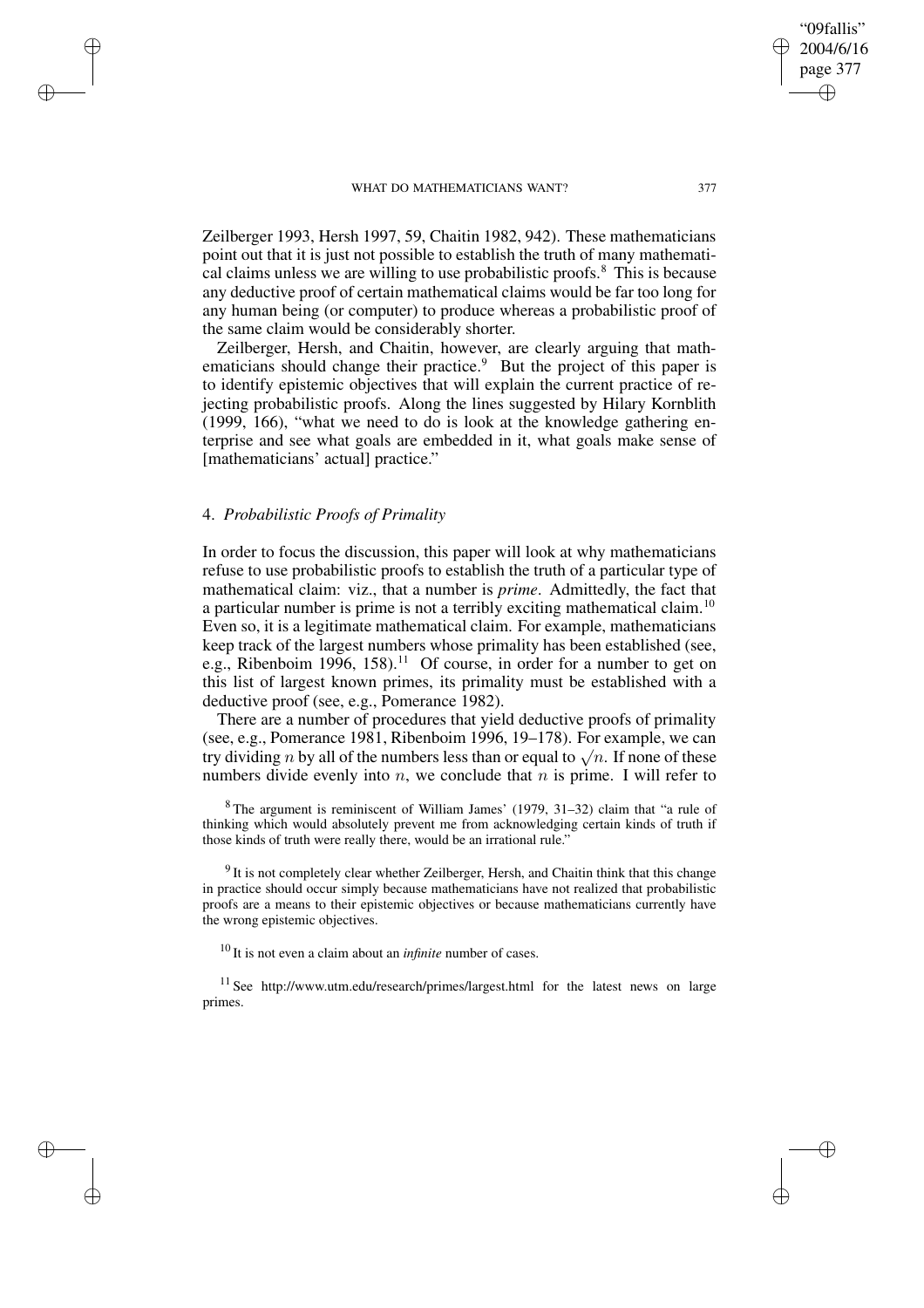✐

✐

## 378 DON FALLIS

this particular procedure as the *trial division test*. If this procedure is carried out correctly,  $n$  must be prime.

There are also a number of procedures that yield probabilistic proofs of primality. For example, Michael Rabin (1980) developed the following procedure: We pick a whole bunch of numbers less than  $n$  at random and test to see if any of them are *witnesses to the compositeness of*  $n$ .<sup>12</sup> A witness to the compositeness of  $n$  is a number that has a special property that implies that  $n$  is *composite* (i.e., that  $n$  is not prime). This property can be tested for very quickly. Also, if  $n$  is composite, then over three-quarters of the numbers less than  $n$  have this property. Thus, if none of the numbers that we test are witnesses, we conclude that  $n$  is prime. I will refer to this particular procedure as the *Rabin test*. Even if this procedure is carried out correctly,  $n$  might not be prime. In particular, we might have gotten very unlucky and missed all the witnesses when we picked numbers at random. However, if this procedure is carried out correctly, the overwhelming odds are that  $n$  is prime.<sup>13</sup>

I have claimed that mathematicians will not use probabilistic proofs to *establish* that a number is prime. However, mathematicians are willing to use probabilistic proofs of primality for other purposes. Mathematicians do recognize that a number is very likely to be prime if there is a probabilistic proof of its primality. As a result, they are happy to use such *probable primes* for practical applications that require prime numbers (e.g., secure encryption schemes, see Rivest et al. 1978). In addition, probabilistic proofs can be used to identify likely candidates whose primality can then be established using deductive proofs.<sup>14</sup>

<sup>14</sup> Analogously, circumstantial evidence in medieval courts was used to determine who should be investigated and tried. George Polya (1954) has famously promoted this kind of use of inductive evidence in mathematics. Even so, Polya (1954, 50) is careful to point out that "verification in many well-chosen instances may be very helpful as an encouragement, but can never prove a conjectural law in the mathematical sciences."

✐

✐

✐

 $12$  Robert Solovay and V. Strassen (1977) developed a similar procedure that differs only with respect to the precise definition of a witness.

<sup>&</sup>lt;sup>13</sup> Another inductive procedure for identifying prime numbers uses the fact that certain species such as cicadas always reappear after a prime number of years (see Markus and Goles 2002). Additionally, it is not yet known how certain autistic savants are able to quickly identify large primes. However, given their inability to perform simple arithmetic calculations, it seems unlikely that their procedure is purely deductive (cf. Welling 1994, 203–205).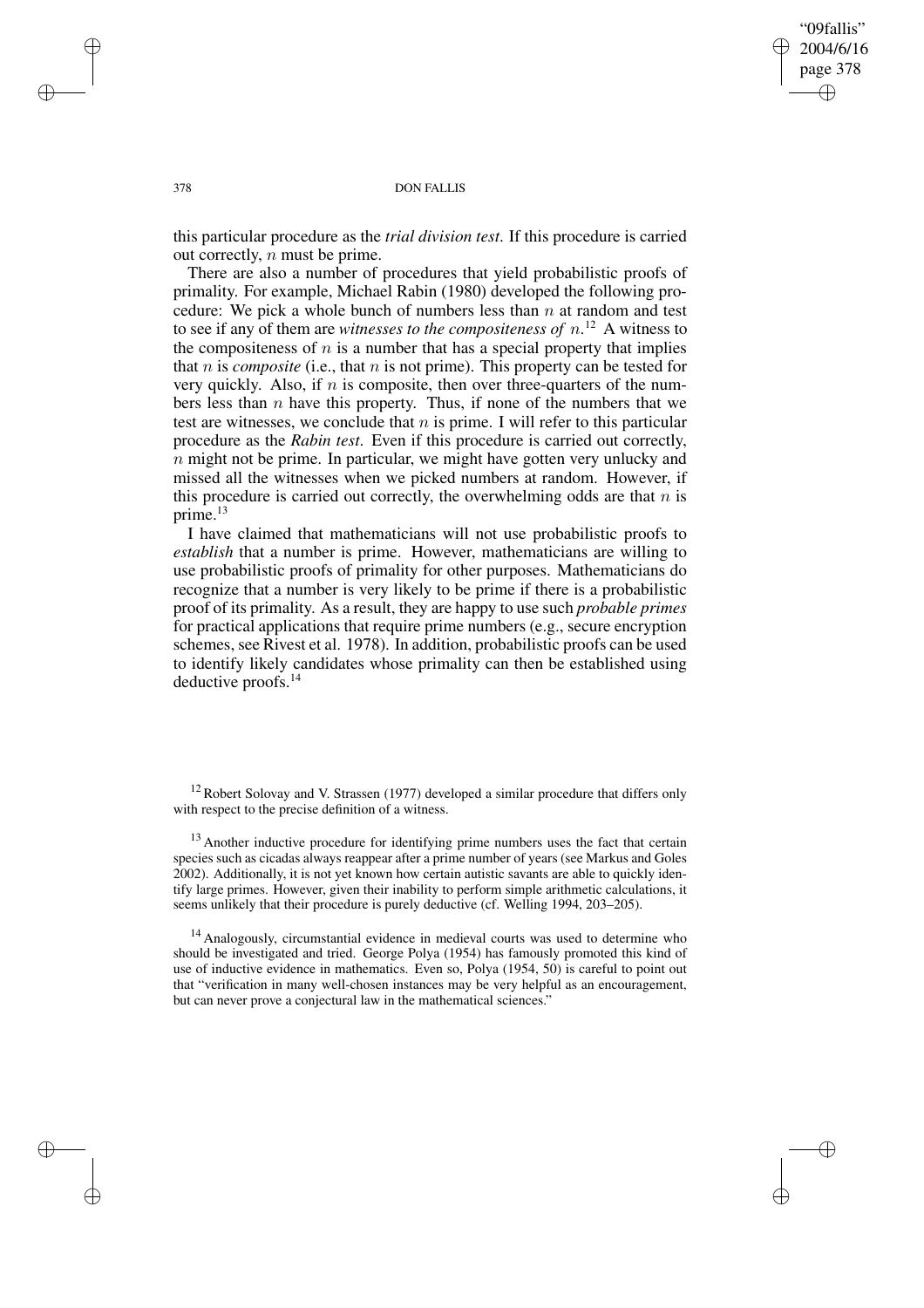# 5. *Epistemic Objectives that Do Not Explain*

✐

✐

✐

✐

The two epistemic objectives most commonly discussed by epistemologists are *(a)* the objective of acquiring more true beliefs and *(b)* the objective of avoiding error (see, e.g., Levi 1962). Mathematicians certainly have both of these objectives. Unfortunately, that fact alone is not sufficient to explain their rejection of probabilistic proofs. After all, all scientists have both of these objectives. However, most scientists are happy to use inductive arguments in their inquiries.

Of course, mathematicians are different from other scientists with regard to the relative importance that they assign to these two epistemic objectives. As Levi (1962, 64) points out, there are "differences in the degrees of caution normally exercised in different [scientific] disciplines." In particular, the Harel quote above suggests that, for mathematicians, the objective of avoiding error trumps the objective of acquiring new true beliefs. In other words, mathematicians are much more (epistemically) risk averse in their inquiries than other scientists.

Unfortunately, their higher degree of caution is not sufficient to explain their rejection of probabilistic proofs (and only probabilistic proofs). As I will argue below, some probabilistic proofs of primality (e.g., the Rabin test) are more reliable than some deductive proofs of primality (e.g., the trial division test). Thus, even if mathematicians are extremely risk averse, they should still prefer using certain probabilistic proofs to using certain deductive proofs.

In order to see this, we need to look at the reasons why a mathematician might mistakenly conclude that a number is prime in both cases. First of all, even though they use only deductive proofs, mathematicians sometimes make mistakes.<sup>15</sup> As David Hume (1967, Book I, Part IV, Section I) has pointed out, "in all demonstrative sciences the rules are certain and infallible; but when we apply them, our fallible and uncertain faculties are very apt to depart from them, and fall into error." In the trial division test, for example, a mistake might be made when we test to see if a particular number divides evenly into  $n$ . A mathematician might mistakenly conclude that  $n$  is prime because of such a mistake.

Of course, probabilistic proofs are also subject to mistakes. In the Rabin test, for example, a mistake might be made when we test to see if a particular number is a witness to the compositeness of  $n$ . A mathematician might mistakenly conclude that  $n$  is prime because of such a mistake. However,

<sup>15</sup> The mathematician Philip Davis (1972, 260–262) has compiled an entertaining list of deductive proofs that have turned out to be incorrect. In fact, Davis (1972, 260) concludes that "the authenticity of a mathematical proof is not absolute, but only *probabilistic*" (emphasis added).

"09fallis" 2004/6/16 page 379

✐

✐

✐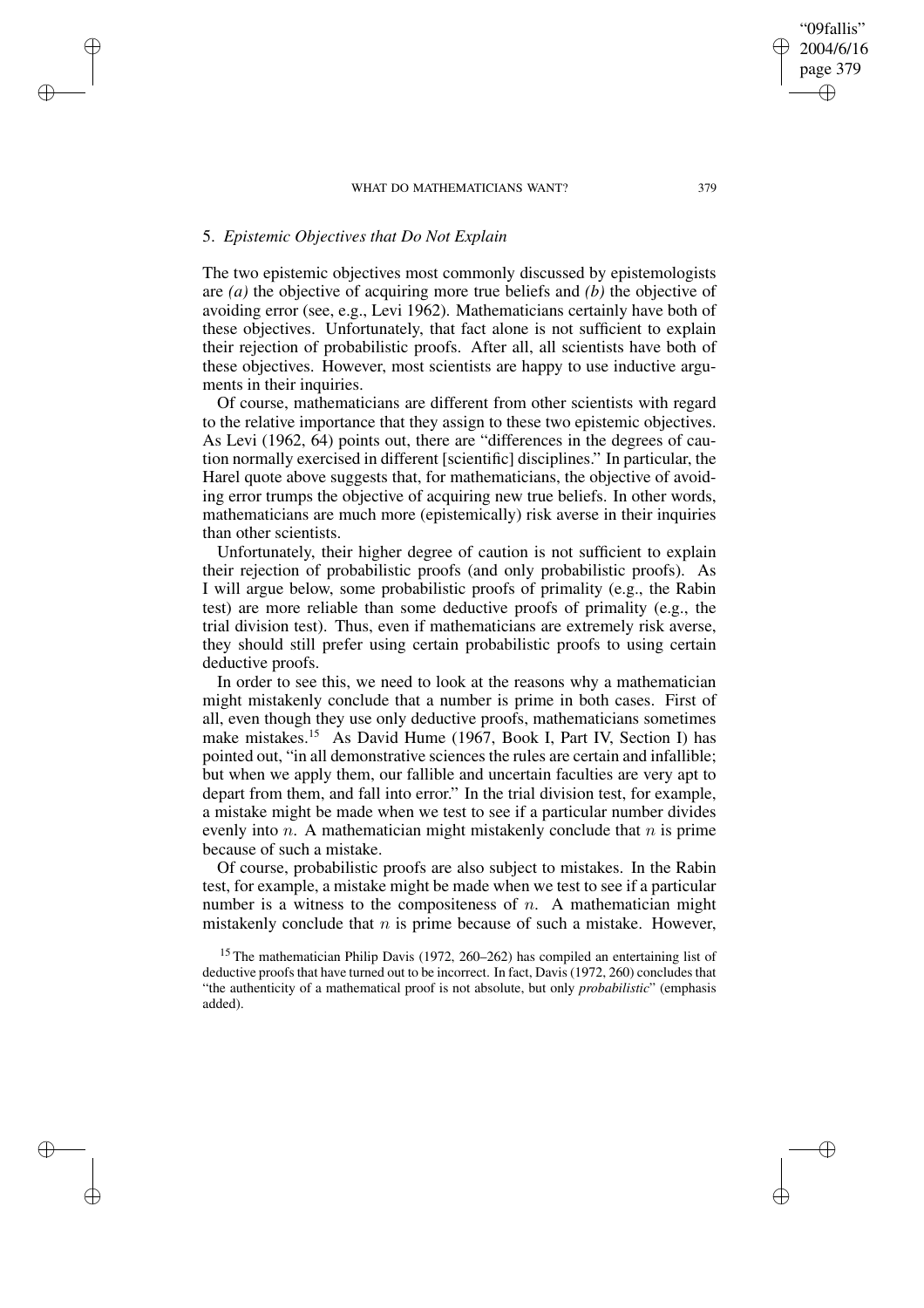"09fallis" 2004/6/16 page 380 ✐ ✐

✐

✐

## 380 DON FALLIS

there is another reason why a mathematician might mistakenly conclude that a number is prime on the basis of the Rabin test. Even if the test is carried out correctly,  $n$  might not be prime. In particular, we might have gotten very unlucky and missed all the witnesses when we picked numbers at random.<sup>16</sup>

Even so, since the Rabin test requires significantly fewer calculations than the trial division test, the probability of making a mistake in a calculation is significantly smaller with the Rabin test. In addition, the probability of getting unlucky and missing all the witnesses can be made arbitrarily small simply by picking more numbers at random (and testing to see if any of them are witnesses). Thus, the *overall* probability of mistakenly concluding that n is prime on the basis of the Rabin test can be less than the overall probability of mistakenly concluding that  $n$  is prime on the basis of the trial division test (cf. Pomerance 1981, 100).<sup>17</sup>

It should be noted that this argument that the Rabin test is more reliable than the trial division test relies on the fact that the trial division test takes exponential time while the Rabin test takes only polynomial time. Interestingly, Agarwal et al. (2002) have just recently discovered the first polynomial time procedure that yields a deductive proof of primality. <sup>18</sup> It is possible that this procedure, unlike the trial division test, will always be more reliable than the Rabin test. However, even if this turns out to be the case, mathematicians' concern for reliability still cannot be used to explain their rejection of probabilistic proofs. Even if faster (and, thus, more reliable) procedures are available, as Pomerance (1981, 97) notes, the trial division test still provides a "proof of primality for prime n." Thus, an explanation of the rejection of probabilistic proofs must be consistent with the acceptability of the trial division test.<sup>19</sup>

So far, I have been discussing the reliability of the trial division test and the Rabin test when they are initially performed. However, mathematicians

<sup>16</sup> There is also a very slim chance that there is a mistake in Rabin's proof that over threequarters of the numbers less than a composite  $n$  are witnesses to its compositeness.

 $17$  An important reason why deductive proofs are so reliable is that mathematicians are extensively trained in using deductive proofs to establish that mathematical claims are true. Probabilistic proofs might be less reliable *in actual practice* simply because mathematicians do not have nearly as much experience with using probabilistic proofs. However, this concern could presumably be eliminated by giving mathematicians appropriate training.

 $18$  Vaughan Pratt (1975) had already shown that it is always possible to deductively prove that a number is prime in polynomial time. However, until now, we were not always able to *find* the proof in polynomial time.

 $19$  This is so even if no one outside of elementary school ever uses the trial division test to establish that a number is prime (because it takes too long).

✐

✐

✐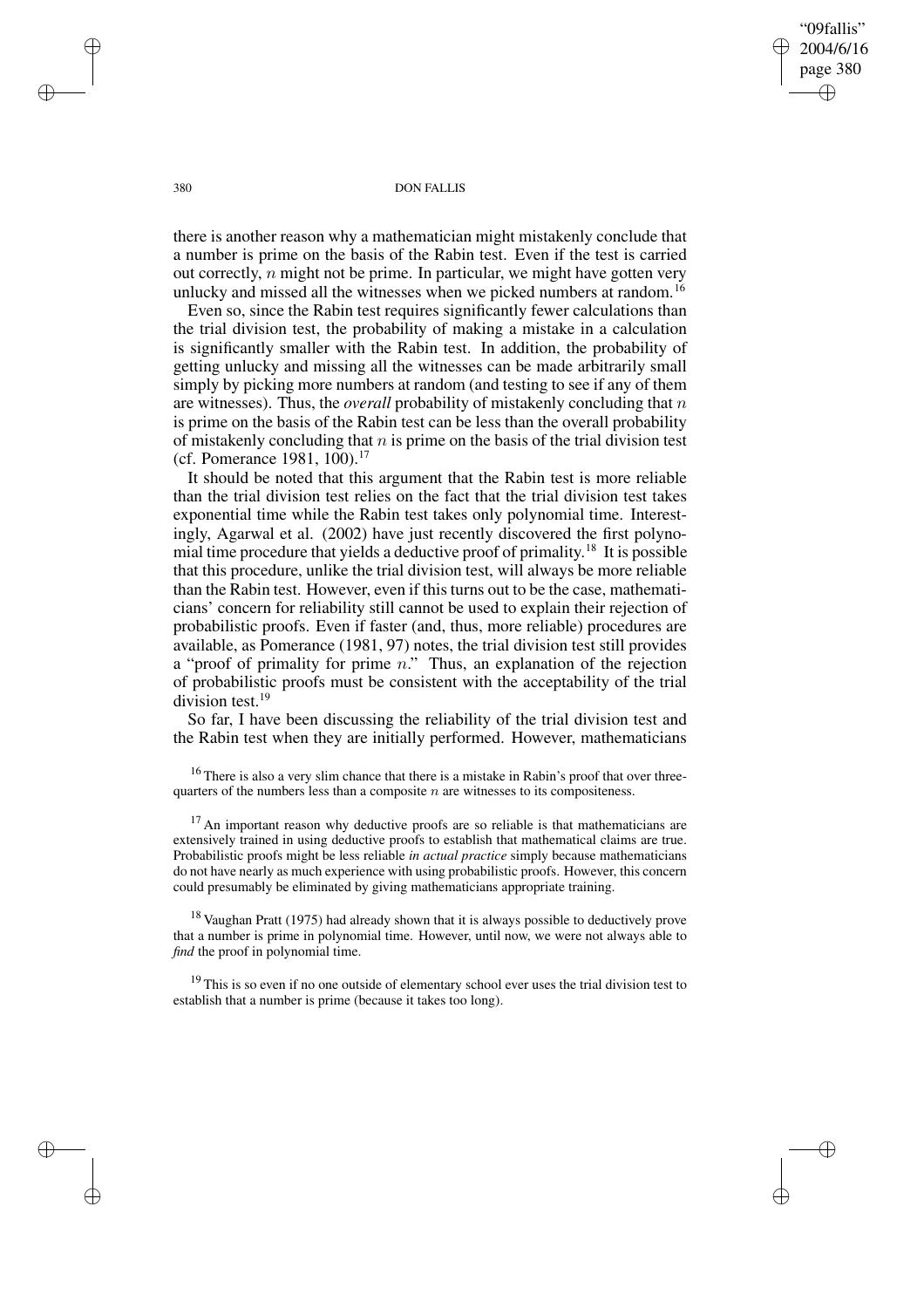✐

✐

✐

✐

are not only concerned with getting to the truth right off the bat (cf. Azzouni 2000, 136). It might be suggested that the objective of avoiding errors *in the long run* explains the rejection of probabilistic proofs. After all, if we are worried that a mistake may have crept into a deductive proof, we know just what to do. We carefully survey the proof. By contrast, if we are worried that we have mistakenly concluded that a number is prime on the basis of the Rabin test, we have no proof to survey. We just know that several randomly chosen numbers are not witnesses.

Even so, it is not clear that we are really in a better position with regard to avoiding errors in the long run if we only use deductive proofs. First of all, if we are worried that a mistake may have crept into a deductive proof, there is no guarantee we will be able to find it. For example, Richard De Millo, Richard Lipton, and Alan Perlis (1979, 272) describe a case where two groups of topologists claimed to have proved results that turned out to be contradictory. In order to resolve the situation, both proofs were carefully surveyed, but mathematicians were not able to find a mistake in either proof. Also, even when mathematicians do find the mistake in a deductive proof, it can take a very long time (see, e.g., Davis 1972, 262, Anglin 1997, 87–88). For example, it took eleven years for mathematicians to discover the error in Kempe's "proof" of the four-color conjecture (see Sipka 2002, 21).

Furthermore, if we are worried that we have mistakenly concluded that a number is prime on the basis of the Rabin test, we do know what to do. We simply pick more numbers at random and test to see if any of them are witnesses. If the number really is composite, then — even though we got unlucky with the initial test  $-$  we are very likely to find a witness very quickly.

So far, I have been discussing the probability of mistakenly concluding that a single mathematical claim is true. However, mathematicians typically use mathematical results to derive further results. It might be suggested that this consideration explains the rejection of probabilistic proofs. As Ivars Peterson (1990, 15) notes, "mathematics is constructed like a giant house of cards: one theorem piled on top of another ... if one element were faulty, then the whole structure could come tumbling down." In fact, even if several results that are highly probable are used to derive a further result (e.g., their conjunction), this further result may not be highly probable. As a result, mathematicians might like to have a method of establishing that mathematical claims are true that provides absolute certainty. However, since deductive proofs do not provide absolute certainty either, it is not clear that this consideration explains the rejection of probabilistic proofs.<sup>20</sup>

 $20$  Of course, whether mathematicians use deductive proofs or probabilistic proofs, they can gather independent corroborating evidence to try to insure that things will not "come tumbling down." For example, the fact that no more finite simple groups have been discovered

"09fallis" 2004/6/16 page 381

✐

✐

✐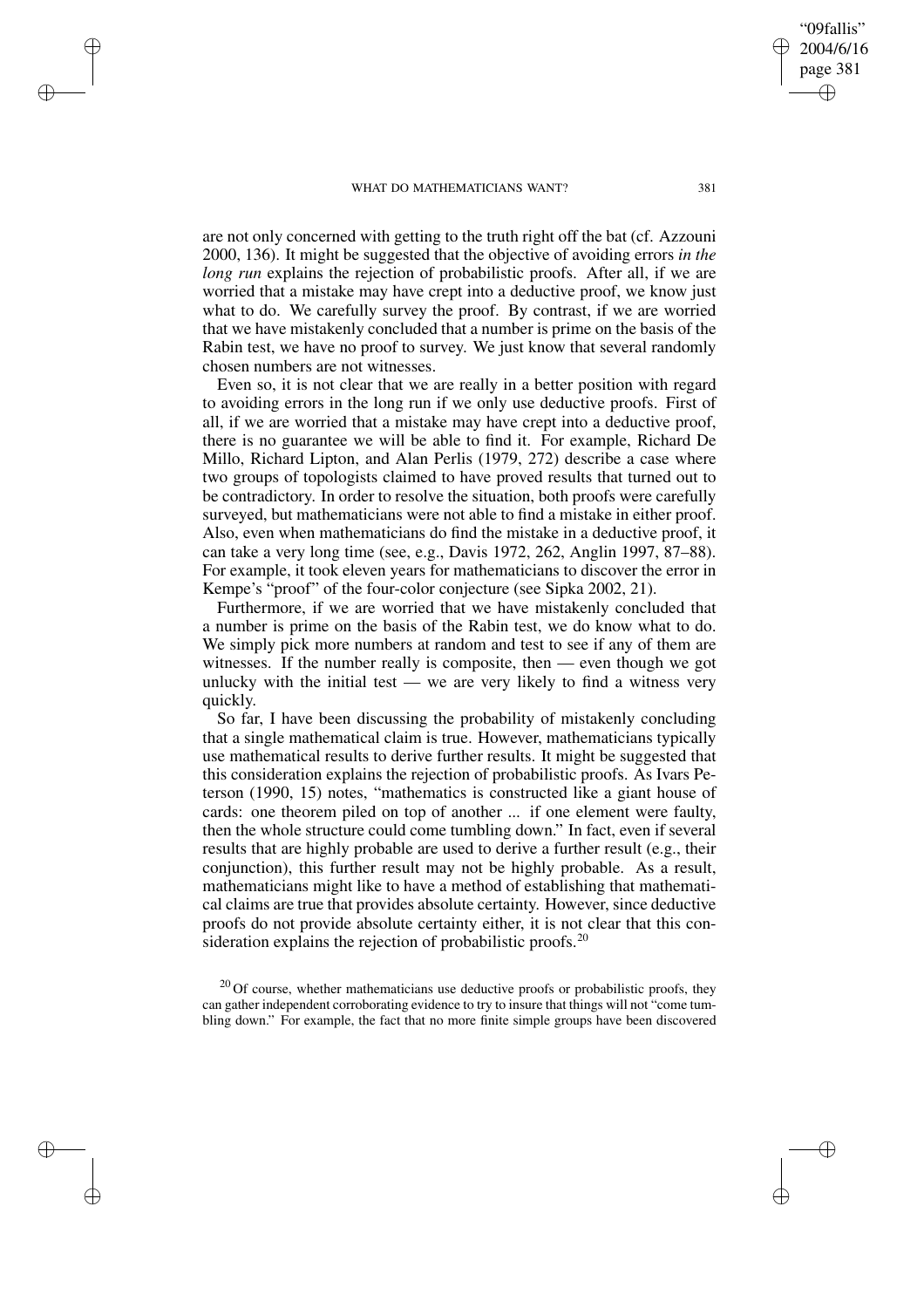"09fallis" 2004/6/16 page 382 ✐ ✐

✐

✐

#### 382 DON FALLIS

Finally, as Michael Detlefsen and Mark Luker (1980, 819) note in their brief discussion of the Rabin test, "there may be reasons other than the desire for a high degree of certitude for restricting the methods of proof to purely deductive techniques." For example, mathematicians clearly prefer proofs that do not just establish that a mathematical claim is true, but that allow them to *understand why* this claim is true (see, e.g., Rota 1997). If mathematicians required that proofs provide understanding, this epistemic objective might explain the rejection of probabilistic proofs. After all, the Rabin test does not provide us with much understanding of why a number is prime.

However, many deductive proofs (e.g., the trial division test) do not provide us with much understanding of why the mathematical claim in question is true either. Understanding is an example (along with simplicity, clarity, beauty, fruitfulness, etc.) of something that is valuable to mathematicians, but it is not something that they require of a proof technique.<sup>21</sup> Thus, it is not an epistemic objective that will explain the rejection of probabilistic proofs.<sup>22</sup>

# 6. *Epistemic Objectives that Do Explain but that are Not Satisfying*

Even so, there are at least a few possible epistemic objectives of mathematicians that might explain the rejection of probabilistic proofs. Unfortunately, the available explanations are, for a variety of reasons, somewhat unsatisfying.

First, using deductive proofs might be something that is simply *intrinsically* valuable to mathematicians. After all, mathematics is, almost by definition, a deductive science (cf. Steiner 1975, 93, Tymoczko 1979, 63). Such an epistemic objective would clearly explain the rejection of probabilistic proofs. However, deductive proof simply being an end in itself is a somewhat unsatisfying explanation. We might have hoped that mathematicians restrict themselves to using deductive proofs because doing so is the most effective

since the proof of the classification theorem suggests that the proof is correct (cf. Peterson 1990, 280).

 $21$  W. S. Anglin (1997, 85-127) provides a fairly comprehensive list of mathematical values. However, all of these values arguably fall into this category.

 $22$  Fallis (1997) argues that several other epistemic objectives (e.g., having an a priori justification) also fail to explain the rejection of probabilistic proofs.

✐

✐

✐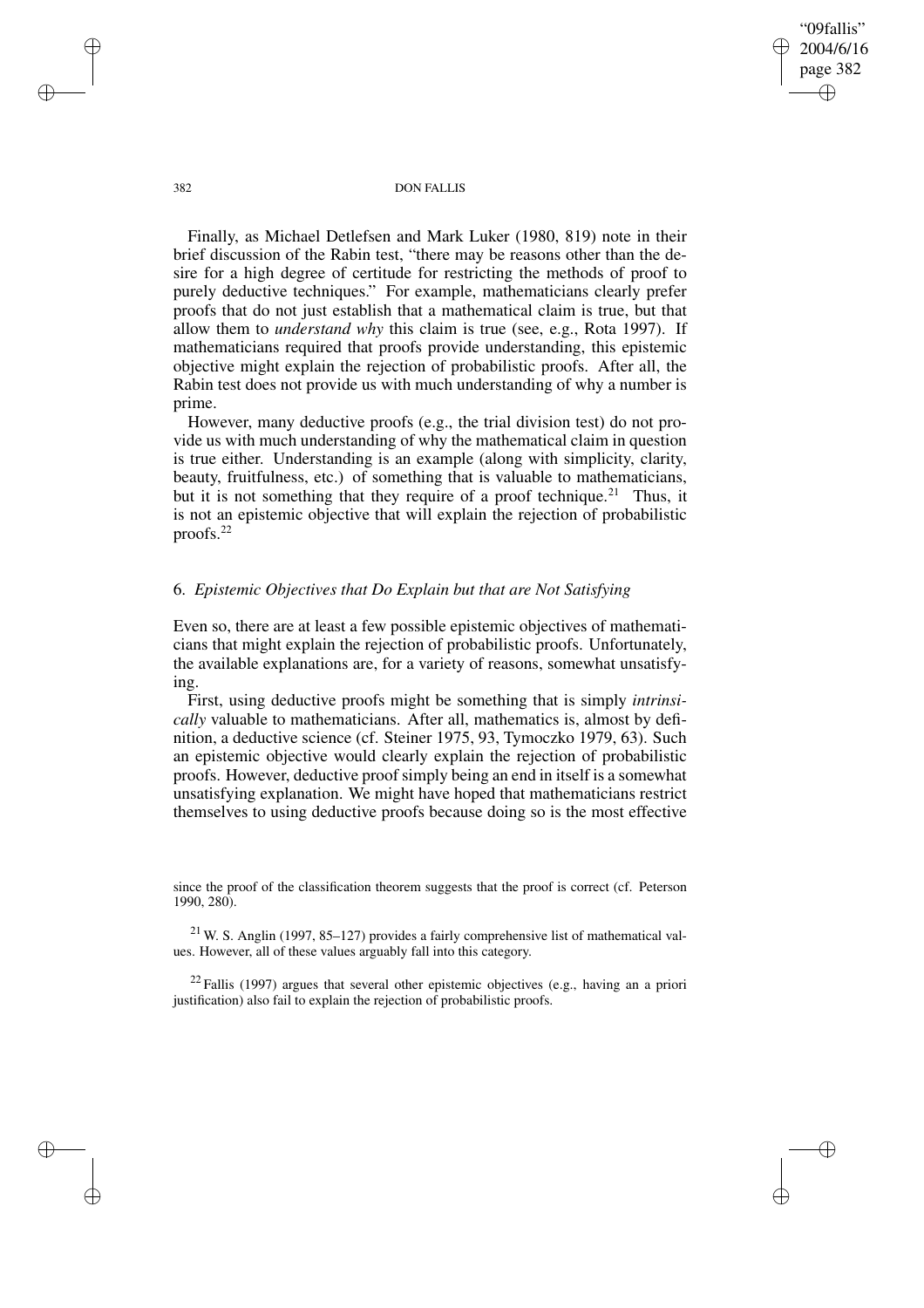✐

✐

✐

✐

means to achieving some further epistemic objective (such as avoiding errors and finding errors that have already been made). $^{23}$ 

Second, even though mathematicians will sometimes be mistaken about the truth of mathematical claims — even when they use deductive proofs, they might not want to be mistaken simply because they got unlucky (i.e., mistaken through no fault of their own). Since we might simply get unlucky if we choose to use probabilistic proofs, such an epistemic objective would explain the rejection of probabilistic proofs. However, it is not clear why it would be so important for mathematicians to avoid being mistaken for this particular reason. It is especially unclear given that the overall probability of being mistaken can be less if a mathematician uses a probabilistic proof such as the Rabin test.

Third, mathematicians might value using proof techniques that *in principle* (i.e., if they are carried out correctly) insure that they will not be mistaken about the truth of mathematical claims.<sup>24</sup> In practice, neither deductive proofs nor probabilistic proofs provide a guarantee that mathematicians will not be mistaken. However, in principle, deductive proofs, unlike probabilistic proofs, do guarantee that mathematicians will not be mistaken about the truth of mathematical claims. Thus, such an epistemic objective would explain the rejection of probabilistic proofs. However, we would have hoped that mathematicians use deductive proofs exclusively because of some *actual* epistemic benefit that they derive.

Fourth, mathematicians might only want to use proof techniques that are widely applicable. For example, deductive proofs can be used to (reliably) establish the truth of facts in all areas of mathematics. By contrast, most of the probabilistic proof techniques *that are known to be reliable* can only be used to establish the truth of simple combinatorial facts (e.g., that a number is prime).<sup>25</sup> Thus, such an epistemic objective would explain the rejection of probabilistic proofs. However, it is not clear why mathematicians should refuse to use probabilistic proofs in those areas of mathematics where they are available (and are known to be reliable).

Finally, mathematicians might only want to use proof techniques that are means to *at least one* of several possible epistemic objectives (e.g., a proof

 $23$  Jonathan Kvanvig (1998, 433–434) critiques the view that justification is intrinsically valuable along similar lines. Also, Goldman (1999, 78) critiques Helen Longino for assigning "fundamental epistemic value to impartiality and nonarbitrariness" in science when we would have thought that they were valuable only because they "foster accuracy and truth."

<sup>24</sup> This is essentially just another way of expressing the epistemic objective discussed in the previous paragraph.

 $25$  Of course, it should be noted that the proofs of a number of important mathematical theorems utilize simple combinatorial facts (see, e.g., Tymoczko 1979).

"09fallis" 2004/6/16 page 383

✐

✐

✐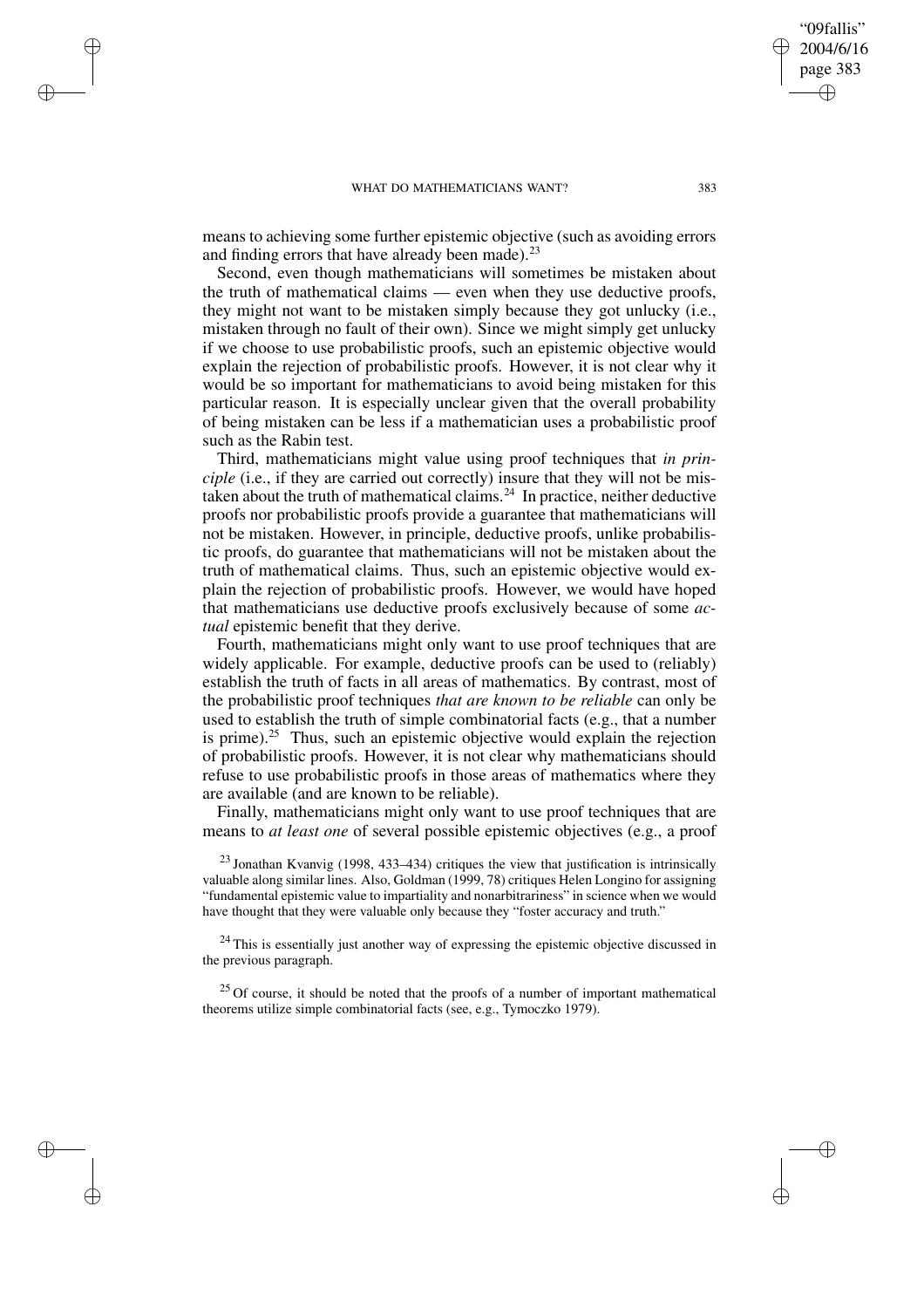"09fallis" 2004/6/16 page 384 ✐ ✐

✐

✐

384 DON FALLIS

technique might have to be very reliable *or* be very explanatory). In this paper, I have been considering epistemic objectives one at a time. However, it is conceivable that some disjunction of these epistemic objectives might explain the rejection of probabilistic proofs.<sup>26</sup> Unfortunately, it is not immediately clear what this disjunction could be or that such a disjunction would provide a satisfying explanation. After all, the Pomerance quote above suggests that we are looking for a *single* qualitative difference between deductive proofs and probabilistic proofs.

## 7. *Rejecting Epistemic Consequentialism*

So far, we have not been able to find an epistemic objective of mathematicians that explains the rejection of probabilistic proofs in a satisfying way. It might be suggested that our failure to find a satisfying explanation is simply a result of the theoretical framework that we are using. The framework of means/ends reasoning is essentially a consequentialist framework. According to consequentialism, the right action is solely determined by what has the best consequences (cf. Smart and Williams 1973, 4). Epistemic consequentialism, in particular, says that the right action is solely determined by what has the best *epistemic* consequences (cf. Goldman 1999, 87). However, many theorists claim that consequences are not all that matter.<sup>27</sup>

In many contexts, it is also important how those consequences are brought about. For example, according to virtue ethics, the right action is one that is performed in a virtuous way or with good motives (cf. Oakley 1996, 129– 130). This sort of idea has recently been applied to epistemology (see, e.g., Zagzebski 2003, 17–18). Along these lines, it might be suggested that only by using a deductive proof can we come to know that a mathematical claim is true in an intellectually virtuous way. This would arguably explain the rejection of probabilistic proofs.

However, there are a couple of problems with this sort of non-consequentialist strategy. First, it requires that we reject "the deeply plausible-sounding feature [of consequentialist theories] that one may always do what would lead to the best available outcome overall" (Scheffler 1982, 4). It is very

<sup>26</sup> It is very unlikely that a *conjunction* of these epistemic objectives could explain the rejection of probabilistic proofs. Since a proof technique is not required to be a means to any of the epistemic objectives discussed in the last section, it follows that a proof technique is not required to be a means to a conjunction of these objectives.

 $27$  Of course, even if non-consequentialist considerations can explain the rejection of probabilistic proofs, it is still interesting to determine if anything can be said to defend the rejection on consequentialist grounds.

✐

✐

✐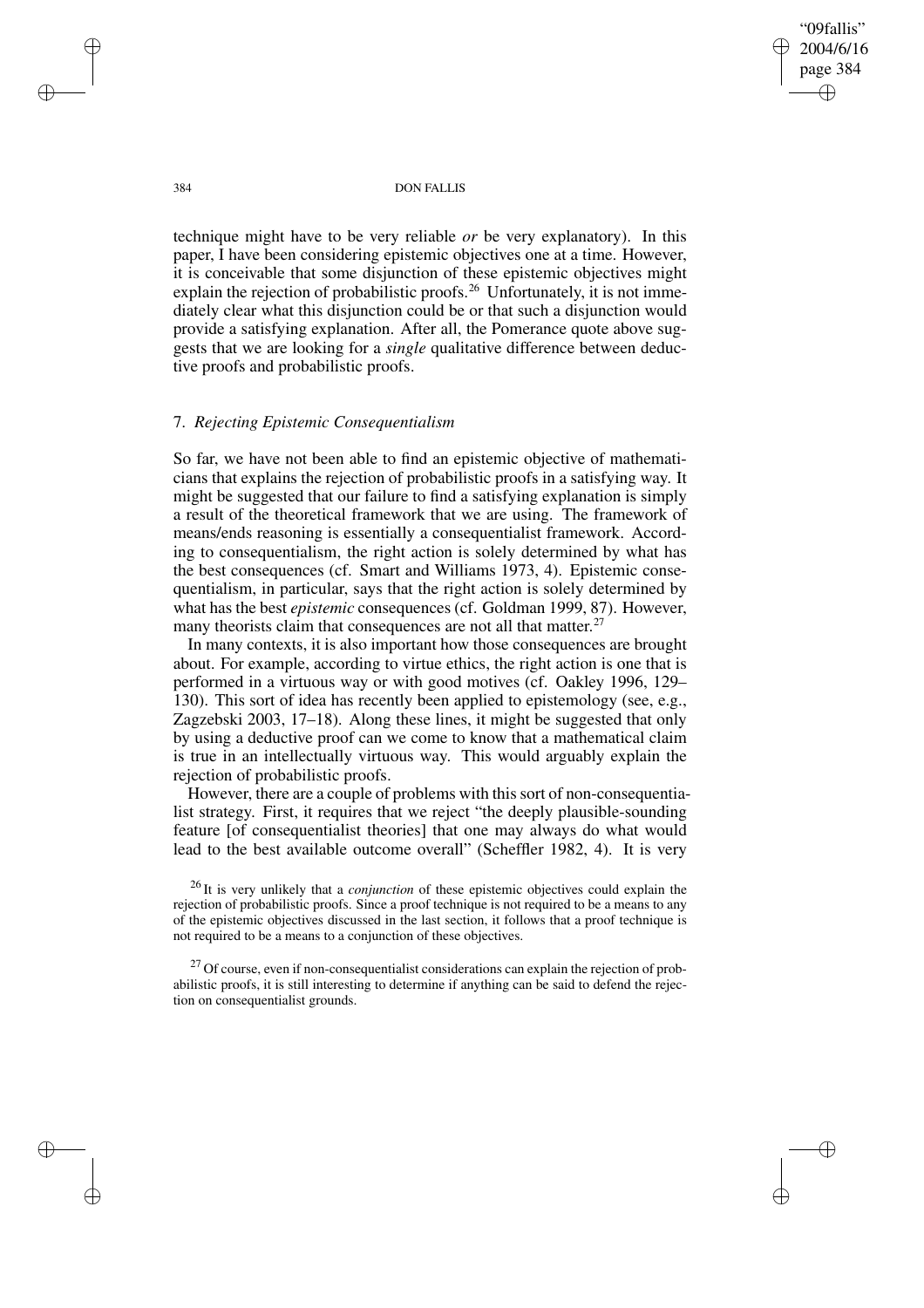✐

✐

✐

✐

strange that mathematicians should not be able to use probabilistic proofs when doing so would have the best epistemic consequences (e.g., in those areas where they are known to be reliable).

Second, traditionally non-consequentialist considerations are not actually excluded from the framework of means/ends reasoning (cf. Dreier 1993, 23). People often have objectives with respect to how desirable consequences are brought about (cf. the athlete that wants to win fairly). In fact, we have already countenanced such an objective by considering the possibility that using deductive proofs is intrinsically valuable. However, as noted above, it is mysterious *exactly why* using deductive proofs is intrinsically valuable. In other words, it is not clear why using probabilistic proofs does not also count as being intellectually virtuous.

Of course, even if a purely non-consequentialist strategy is not successful, there is room for a more modest rejection of consequentialism. In particular, several philosophers have pointed out that an individual who tries to bring about the best consequences on every occasion will often fail to do so (see, e.g., Railton 1984, 154). As a result, an individual can often do better by deciding once and for all to simply follow a rule that has good consequences overall. Along these lines, it might be suggested that, while using probabilistic proofs might have better epistemic consequences in a few cases, following the rule of using only deductive proofs will have better epistemic consequences overall.

However, this suggestion is open to one of the standard objections to rule consequentialism (cf. Smart and Williams 1973, 10–12). Namely, we can always bring about better consequences overall by following a more elaborate rule. For example, instead of following the rule of using only deductive proofs, why not follow the rule of using deductive proofs except when using probabilistic proofs would have better epistemic consequences? In fact, why not just follow the rule of doing whatever has the best epistemic consequences (which would arguably mean using probabilistic proofs where they are known to be reliable)?

Of course, there are limits to the degree that humans can build exceptions into their rules. In particular, we typically have to make decisions about what to do under fairly tight time constraints (cf. Smart and Williams 1973, 42, Railton 1984, 153). As a result, we have to follow relatively simple rules (e.g., without extensive exceptions) that can be applied quickly to particular cases. However, it is not clear that we are under such tight time constraints when deciding how to establish that a mathematical claim is true. Mathematicians can just wait until they know that they have a reliable method, such as the trial division test *or* the Rabin test.

"09fallis" 2004/6/16 page 385

✐

✐

✐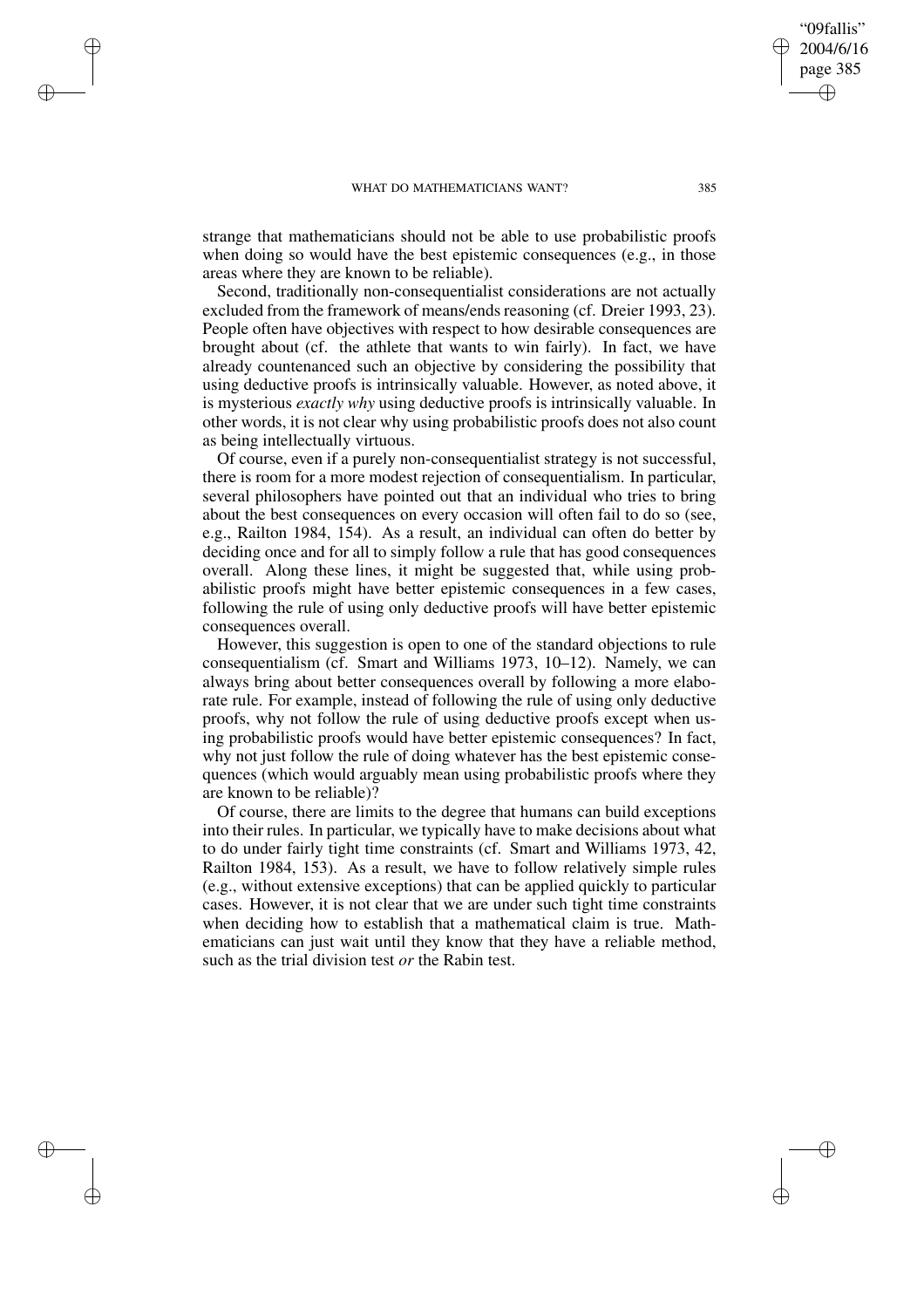"09fallis" 2004/6/16 page 386 ✐ ✐

✐

✐

## 386 DON FALLIS

## 8. *Conclusion*

The framework of means/ends reasoning can be used to explain the methodological choices of mathematicians. In particular, we can identify epistemic objectives that might have led them to reject probabilistic proofs. For a variety of reasons, however, the explanations that are currently available are unsatisfying. If there really is an important epistemic "difference between probabilistic verification and mathematical proof," more work certainly needs to be done to clarify exactly what this difference is. However, if it turns out that there is no such difference, this finding will have great significance well beyond mathematics. In particular, it will suggest that deductive arguments in general do not have any (actual) epistemic advantage that is not shared by at least some inductive arguments.<sup>28</sup>

> School of Information Resources University of Arizona, Tucson E-mail: fallis@email.arizona.edu

# REFERENCES

Agarwal, Manindra, Neeraj Kayal, and Nitin Saxena (2002), "PRIMES is in P." http://www.cse.iitk.ac.in/news/primality.pdf.

Anglin, W. S. (1997), *The Philosophy of Mathematics: The Invisible Art.* Lewiston, New York: Edwin Mellen.

Azzouni, Jody (2000), *Knowledge and Reference in Empirical Science.* New York: Routledge.

Chaitin, Gregory J. (1982), "Gödel's Theorem and Information." *International Journal of Theoretical Physics* 21:941–54.

Coady, C. A. J. (1992), *Testimony.* New York: Oxford.

Davis, Philip J. (1972), "Fidelity in Mathematical Discourse: Is One and One Really Two?" *American Mathematical Monthly* 79:252–63.

<sup>28</sup> Earlier versions of this paper were presented at the International Conference on "Perspectives on Mathematical Practices" in Brussels, at the 2002 Meeting of the Eastern Division of the American Philosophical Association, at the 2001 Meeting of the Canadian Society for History and Philosophy of Mathematics, and to the Departments of Philosophy and Mathematics of the Massachusetts College of Liberal Arts. This paper benefited greatly from feedback that I received at an NEH summer seminar on "Proofs and Refutations in Mathematics Today" directed by Colin McLarty and David Corfield at Case Western Reserve University. Finally, I would like to thank Jody Azzouni, David Christensen, Peter Lewis, Penelope Maddy, Kay Mathiesen, Gregory Taylor, Paul Weirich, and Catherine Womack for many helpful comments and suggestions.

✐

✐

✐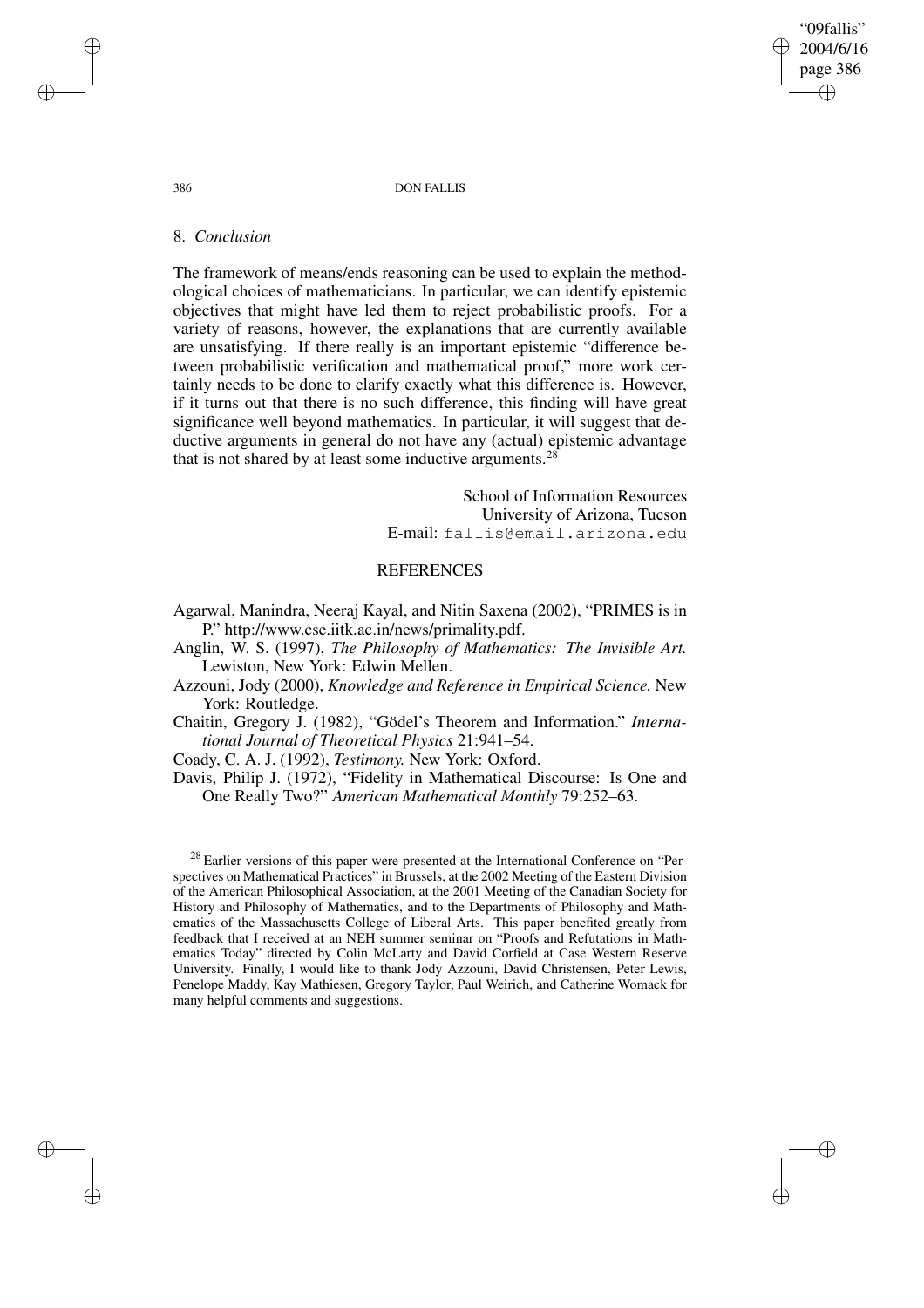✐

✐

✐

✐

- De Millo, Richard, Richard Lipton, and Alan Perlis (1979), "Social Processes and Proofs of Theorems and Programs." *Communications of the ACM* 22:271–80.
- Detlefsen, Michael and Mark Luker (1980), "The Four-Color Theorem and Mathematical Proof." *Journal of Philosophy* 76:803–20.
- Dreier, James. 1993. "Structures of Normative Theories." *Monist* 76:22–40.
- Fallis, Don (1997), "The Epistemic Status of Probabilistic Proof." *Journal of Philosophy* 94:165–86.
- Folina, Janet (1999), "Pictures, Proofs, and 'Mathematical Practice': Reply to James Robert Brown." *British Journal for the Philosophy of Science* 50:425–29.
- Goldman, Alvin I. (1999), *Knowledge in a Social World.* New York: Oxford.
- Harel, David (1989), *The Science of Computing.* Reading, Massachusetts: Addison-Wesley.
- Hersh, Reuben (1997), *What Is Mathematics, Really?* New York: Oxford.
- Hume, David (1967), *A Treatise of Human Nature.* ed. L. A. Selby-Bigge. London: Oxford.
- James, William (1979), *The Will to Believe.* Cambridge: Harvard.
- Kornblith, Hilary (1999), "In Defense of a Naturalized Epistemology." Pp. 158–69 in *The Blackwell Guide to Epistemology*, eds. John Greco and Ernest Sosa. Malden, Massachusetts: Blackwell.
- Knuth, Donald E. (1999), "Frequently Asked Questions." http://www-csstaff.stanford.edu/ knuth/faq.html.
- Kvanvig, Jonathan L. (1998), "Why Should Inquiring Minds Want to Know?: *Meno* Problems and Epistemological Axiology." *Monist* 81:426–51.
- Laudan, Larry (2001), "Epistemic Crises and Justification Rules." *Philosophical Topics* 29:271–317.
- Levi, Isaac (1962), "On the Seriousness of Mistakes." *Philosophy of Science* 29:47–65.
- Maddy, Penelope (1997), *Naturalism in Mathematics.* New York: Oxford.
- Markus, Mario and Eric Goles (2002), "Cicadas Showing Up After a Prime Number of Years." *Mathematical Intelligencer* 24:30–32.
- Oakley, Justin (1996), "Varieties of Virtue Ethics." *Ratio* 9:128–52.
- Peterson, Ivars (1990), *Islands of Truth.* New York: W. H. Freeman and Company.
- Polya, George (1954), *Mathematics and Plausible Reasoning.* Princeton: Princeton.
- Pomerance, Carl (1981), "Recent Developments in Primality Testing." *Mathematical Intelligencer* 3:97–105.
- Pomerance, Carl (1982), "The Search for Prime Numbers." *Scientific American* (December):136–47.

"09fallis" 2004/6/16 page 387

✐

✐

✐